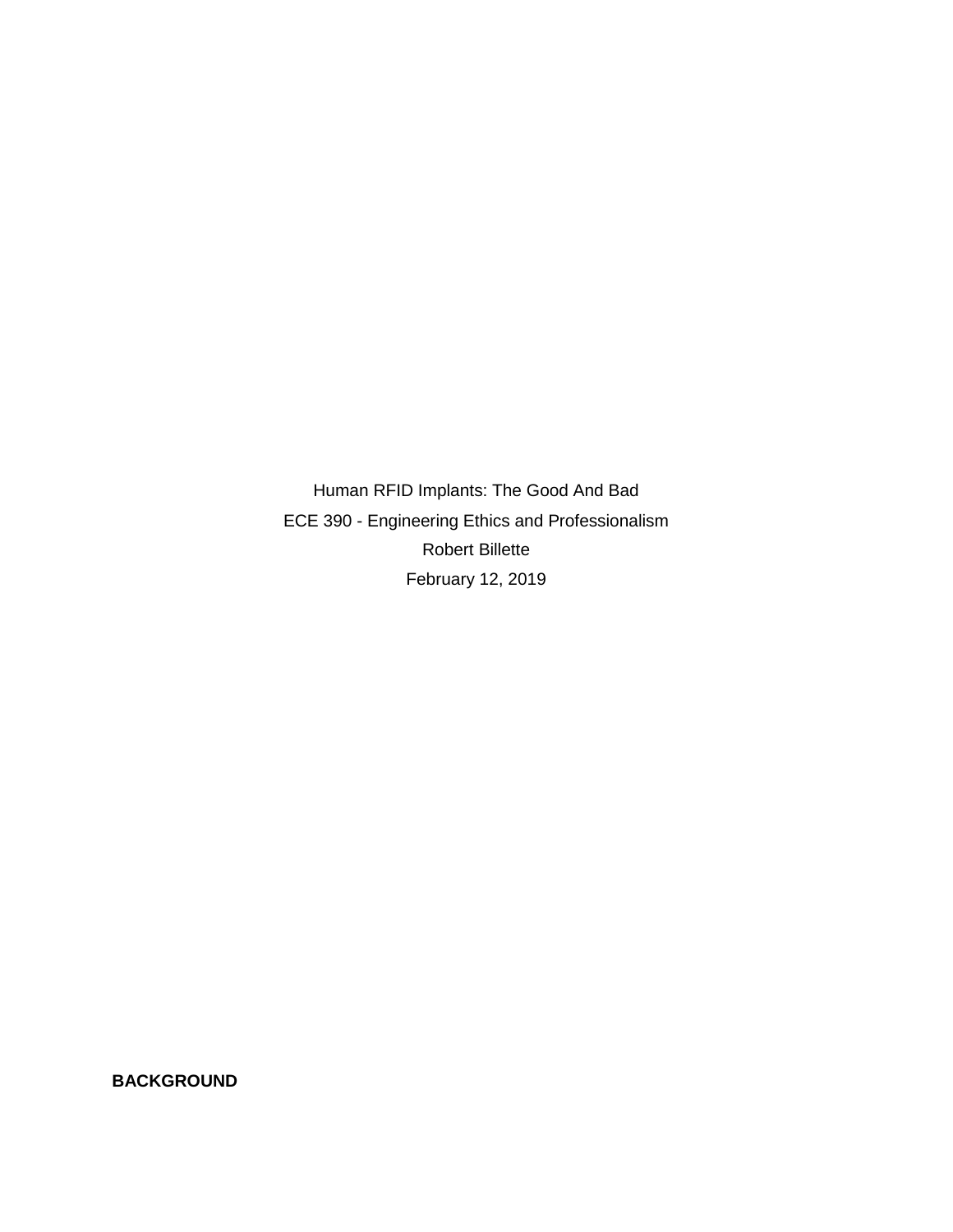We live in a complex technological universe where it seems a new device is spawning every day. For every new device there exists a thousand applications, and for every application, an ethical dilemma. Engineers are constantly faced with decisions that challenge their moral compass. When faced with such a dilemma engineers must weigh their options, consider the ethics of every option, and act accordingly. In reality, it is not so black and white. Every person has a unique set of moral values and code of ethics. For this reason, in professional practice, Electrical Engineers must adhere to the clearly defined standards of the IEEE code of ethics. Ethical dilemmas can evolve in the wake of consequential, potentially world changing technologies. Here we will observe and analyze one specific engineering development that walks the line between greatness and catastrophe.

RFID is by no means a new technology. Radio Frequency Identification has been around for decades being used for tagging livestock, tracking wildlife, and identifying credit cards. It is much more prevalent than what most people expect, being used by distributors for inventory tracking, and airlines for luggage tracking.<sup>1</sup> The success of RFID applications leads engineers and entrepreneurs to ask, naturally, if this can be used in humans. Human RFID implants could be the most powerful application yet. From medical monitoring to wave-of-the-hand purchases, the technology holds obvious conveniences, but it's intrusive nature could leave users feeling invaded and generates much controversy.

## **TECHNICAL USES AND CONCERNS**

The primary motivation for RFID implantation is Identification and Authentication (I&A).<sup>3</sup> The identification process involves translating the user's unique identity, while the authentication process involves verifying the identity. In common consumer systems, I&A is completed using a username and password, some systems use tokens; an object such as an ID badge, while others use biometrics, such as a fingerprint. In all of these circumstances, the I&A process is not immediate, nor is it automatic. One of the key benefits of RFID implants is that it does not require the user to complete a specific action, carry an object, or take any time to complete the action. The process is nearly immediate (relative to the typing of a username and password) and automatic, simply existing in the vicinity of the system being accessed will provide  $I\&A$ .<sup>3</sup> The dominant concern surrounding the application of any I&A mechanism is safety and security. The nature of the RFID implant can lead to improved security in many domains. The embedded chip can be used as a replacement for credit cards, ID badges, and other tokens, making it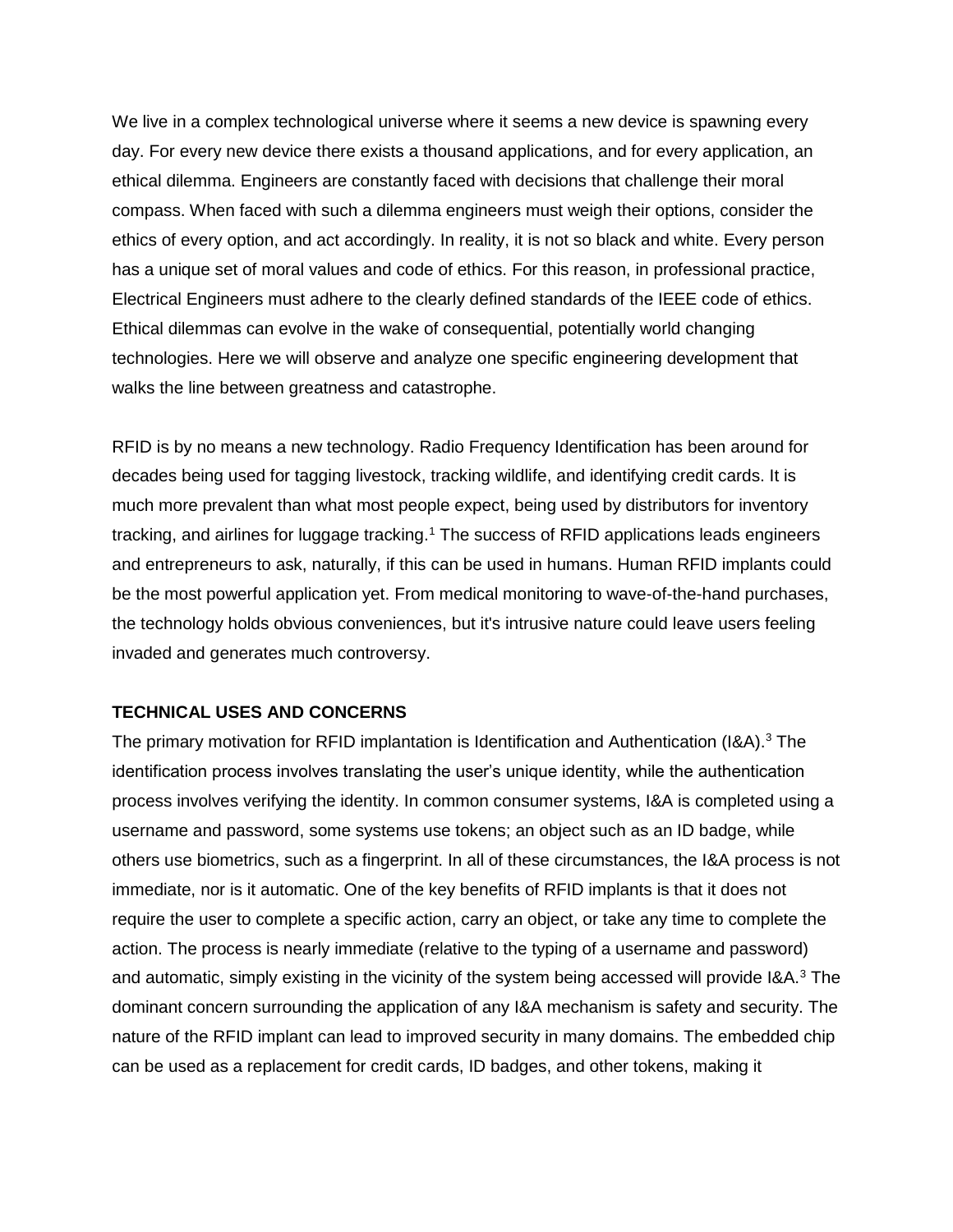impervious to misplacement or theft. The chip is also automatic, which eliminates any need to memorize passwords, swipe a finger, and is highly reliable. $3$ 

However, threats to user security do exist. Consider VeriChip, the first FDA approved human implantable chip, produced by Applied Digital Solutions. The only information contained on the chip is the user ID. The memory is large enough to hold an appropriate length ID for every human in the world to have a unique ID. The chip does not store any personal data related to the chip holder, instead the personal data is stored in a centralized database, along with every other chipholder.<sup>3</sup> Sure, this reduces the likelihood of an individual's identity theft, but if the centralized database is hacked, or information is leaked, this would compromise every chip holders personal data. This has potential to be a major threat to the collective privacy of any consumer donning a RFID chip. Another consequence of memory and hardware constraints is the inability to create RFID chips with advanced ID encryption and authentication techniques. This leaves them potentially susceptible to ID theft through attacks, such as a relay attack. In a relay attack, a thief can scan a user's RFID tag using a fake reader, relay the data to a fake tag at any distance, then use the fake tag to authenticate the user. Relay attacks have been successfully executed and proven by researchers on an ISO-14443A-compliant RFID system.<sup>4</sup>

## **BIOCOMPATIBILITY CONCERNS**

Regarding the technical concerns engineers are faced with when developing RFID implants, security is paramount, however, the biological safety of an implant to remain in a users body tissue for years is also of considerable importance. As noted by the FDA, risks to health generally associated with the use of implantable RFID systems include: adverse tissue reaction, migration of implant, electrical hazards, and MRI compatibility.<sup>6</sup> Depending on the size, method of insertion, and design of the chip, all or none of these risks may be mitigated. Some critics claim the chip leads to increased risk of cancer, as lab tests have demonstrated this trend in animals, however, there is no conclusive evidence of such a risk for humans.<sup>3</sup> Regardless, there are still biocompatibility concerns regarding RFID implants that need to be addressed, both through engineering and legal policy, to ensure the comfort and satisfaction of consumers.

#### **ETHICAL CONSIDERATIONS FOR MITIGATING MISUSE**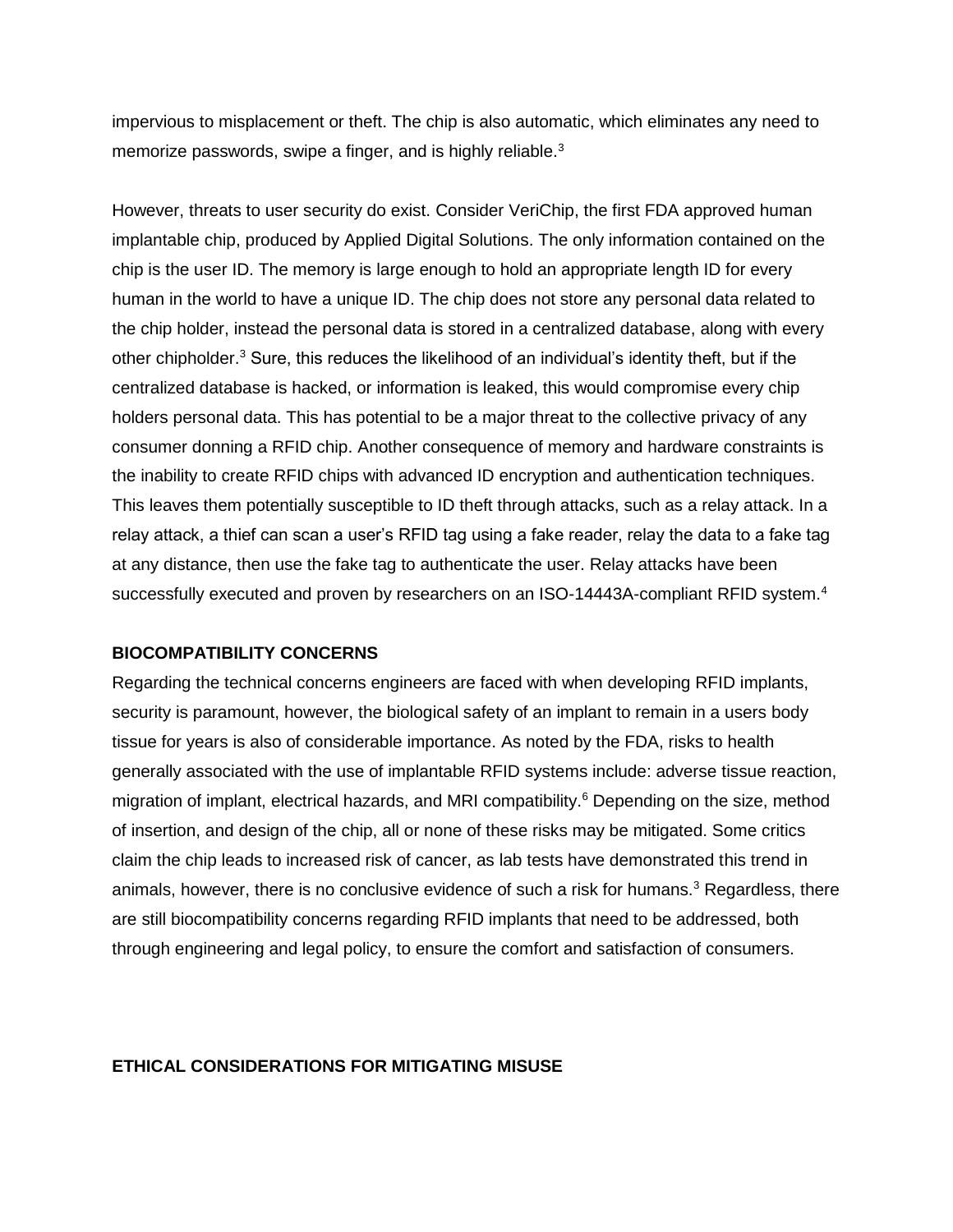The above issues of safety and security are complex technical issues that require the person or group that solves them to have expertise and proficient knowledge on their details of operation and critical failure points. The people who hold these skills and knowledge are the engineers who are currently developing RFID technology. Thus, it is essential that engineers have a role in shaping discussions regarding the use of RFID implants. When it comes to the discussion of security, biocompatibility, tracking and surveillance, implementation, and even removal, engineers should posses the responsibility in deciding how every procedure is executed. Consider a large company that sells implants to consumers as a replacement for a credit card. With proper legislation and disciplinary action, the company's actions and use of data can be regulated and kept within legal (and hopefully ethical) limits. However, if the government were to implement RFID chips, the only thing regulating the government is the government. They can and will do anything they please, and will certainly get away with it. There is no regulating factor for the actions of a standalone government body that has the data and location of 300 million citizens. It is for this reason that engineers must have a critical position in defining the ethical issues surrounding this device. If the engineer can properly design a product with ethical considerations, one that has very little potential for misuse, then there leaves hardly a chance for a powerful body to abuse such a product. The engineer can enable or prevent any foreseeable outcome, and it is imperative they act ethically.

Of course, an obvious deterrent for any unethical use of an RFID implant is legal policy. Laws should and will be administered to specify privacy guidelines to be used by companies, prohibit unauthorized tracking of users, and give users the ultimate control of their privacy. As the European Group on Ethics in Science and New Technologies (EGE) states, users have "the right of informational self-determination on each individual – including the right to remain master of the data concerning him or her".<sup>5</sup> In essence, lawmakers and politicians will have to act ethically and aptly to propose policies to ensure the privacy of users.

Additionally, there are economic considerations to be made when creating privacy laws on RFID. Data mining can be used for analysis of consumer habits and behavior, giving businesses the ability to create personalized products, advertisements, and services.<sup>3</sup> At first, this seems no different than the cookies stored on internet browser data, but remember, an internet user can disable cookies at any time. It is much less convenient to disable the RFID chip in a user's arm, unless they want to walk around with tin foil over their implantment site. This poses the question of whether legislation will need to be created in the future for data protection.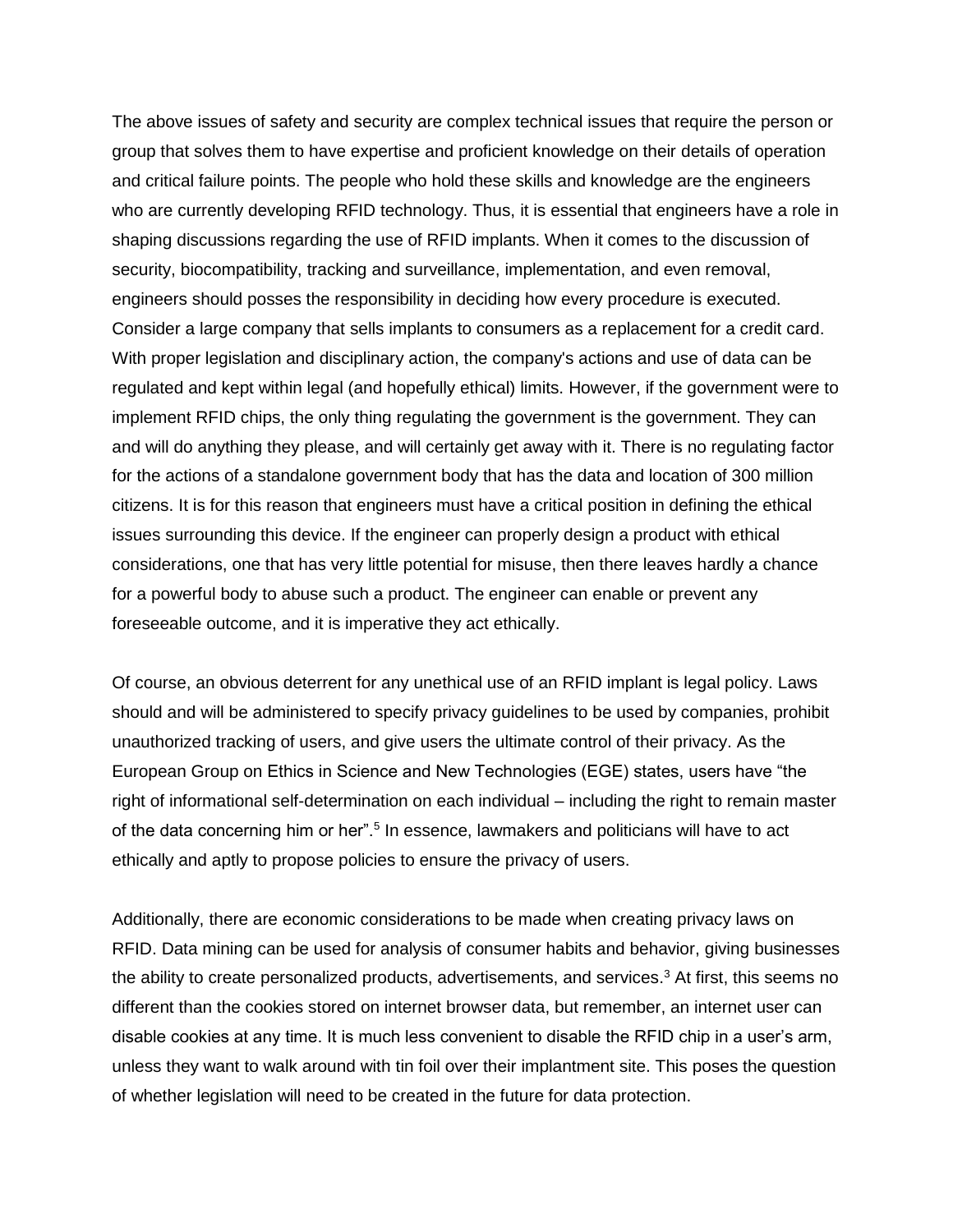By far, the most controversial use of RFID implants in humans is location tracking.<sup>2</sup> Location tracking has an air of dystopia to it. With the nearly omnipresent existence of computers, a surveillance society from George Orwell's *1984* could become a thing of reality. Science fiction aside, location tracking is a huge threat to personal privacy, and must be addressed with sincerity. With large scale tracking, we become susceptible to stalking, government control, and involuntary privacy intrusion. Again, engineers, lawmakers, and businessmen will all need to contribute to this legislation, as it affects every sector of society.

## **CONCLUSION**

The benefits and conveniences of RFID implants are undoubtedly clear, but so are its vulnerabilities. The ethical dilemma associated with the development of RFID implants is also clear. As engineers, we have to ask ourselves what the implications of each outcome are. Luckily we have the IEEE code of ethics to help us, and ideally, our own moral autonomy should align closely with the required ethical practices of a professional engineer. The FDA approved VeriChip has been implanted in thousands of users. The Swedish company BioHax says 3,000 chips have been implanted in customers. $8$  There is definite evidence that the popularity of this tech is rapidly increasing, and will continue to grow more even more popular. As evidenced in this document, the safety and welfare of the consumer is held paramount. An FDA approved chip is a prime example of this adherence to IEEE code of ethics. Additionally, after extensive research on the literature and documentation of RFID chips, it can be said that efforts have and are being made to improve the public understanding of these devices, another hallmark of the code of ethics.<sup>7</sup>

The smart environment we live in today is in every way intended for the betterment of our society, the improved convenience of daily labours, the monitoring of our health, and to facilitate joyous moments into our lives. Technology brings people closer, it helps form relationships, it solves problems, it saves lives, it changes the world. But with every great revolution, there is potential for destruction. As engineers, we must be cognisant of ethical issues surrounding our work, for adverse results can be disastrous. We must be cautious and foresightful, to keep the peace, and to keep technology on our good side.

# **REFERENCES**